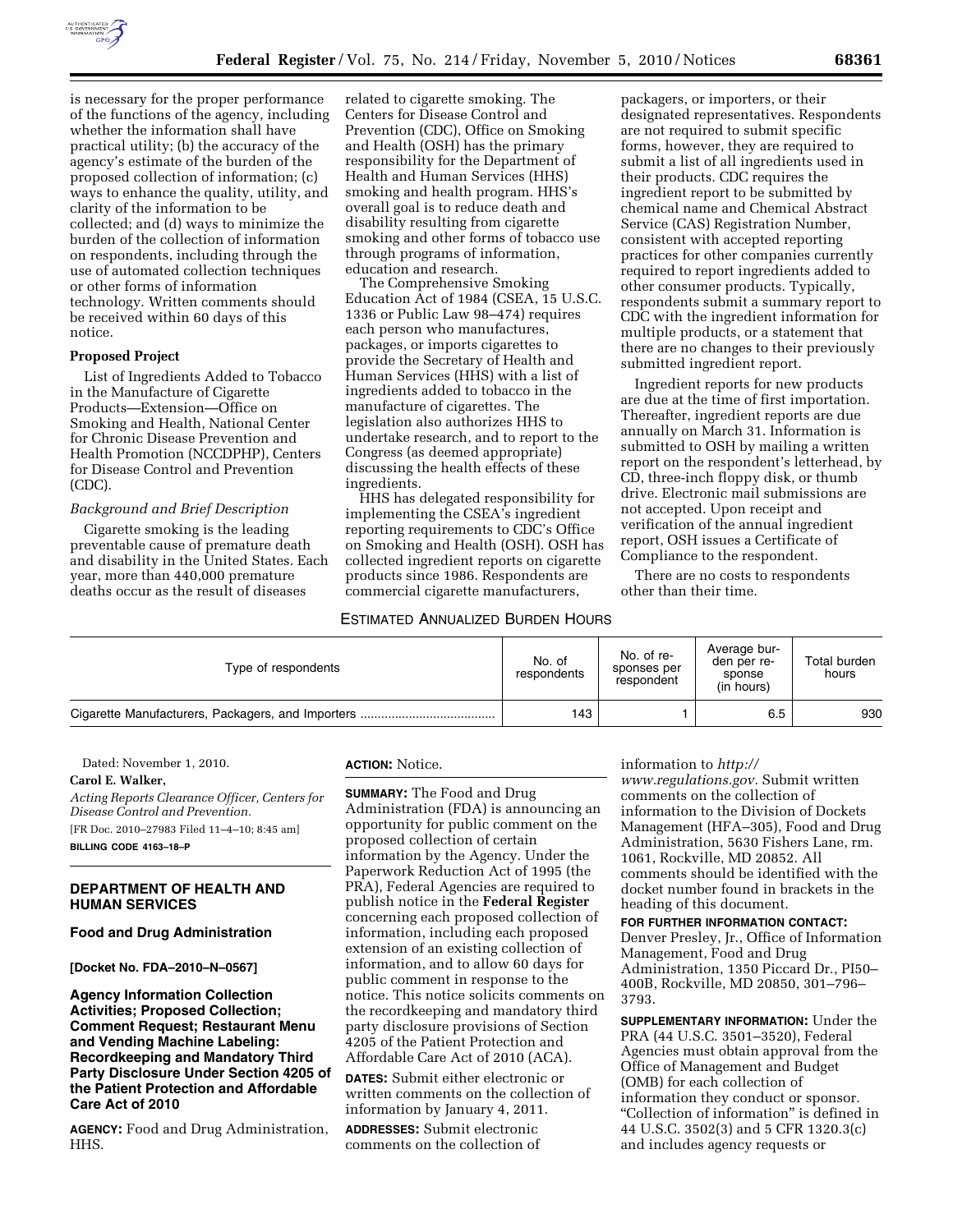requirements that members of the public submit reports, keep records, or provide information to a third party. Section 3506(c)(2)(A) of the PRA (44 U.S.C. 3506(c)(2)(A)) requires Federal Agencies to provide a 60-day notice in the **Federal Register** concerning each proposed collection of information, including each proposed extension of an

existing collection of information, before submitting the collection to OMB for approval. To comply with this requirement, FDA is publishing notice of the proposed collection of information set forth in this document.

With respect to the following collection of information, FDA invites comments on these topics: (1) Whether the proposed collection of information is necessary for the proper performance of FDA's functions, including whether the information will have practical utility; (2) the accuracy of FDA's estimate of the burden of the proposed collection of information, including the validity of the methodology and assumptions used; (3) ways to enhance the quality, utility, and clarity of the information to be collected; and (4) ways to minimize the burden of the collection of information on respondents, including through the use of automated collection techniques, when appropriate, and other forms of information technology.

Restaurant Menu and Vending Machine Labeling: Recordkeeping and Mandatory Third Party Disclosure Under Section 4205 of the Patient Protection and Affordable Care Act of 2010—(OMB Control Number 0910–0665)—Revision

On March 23, 2010, the President signed into law the ACA (Pub. L. 111– 148). Section 4205 of the legislation, which principally amends sections 403 and 403A of the Federal Food, Drug, and Cosmetic Act (21 U.S.C. 343 and 343–1), requires chain restaurants and similar retail food establishments (SRFE) with 20 or more locations doing business under the same name and offering for sale substantially the same menu items (hereinafter ''chain retail food establishments''), as well as operators of 20 or more vending machines (hereinafter "chain vending machine operators''), to disclose certain nutrition information for certain food items offered for sale so that consumers can make more informed choices about the food they purchase. Section 4205 preempts State and local governments from establishing menu labeling requirements for chain retail food establishments and vending machine nutrition labeling requirements that are not ''identical to'' the section 4205 requirements.

Section 4205 became effective on the date the law was signed, March 23, 2010. The provisions that went into immediate effect are as follows:

For chain retail food establishments: • Disclosing the number of calories in each standard menu item on menus and menu boards,

• Making additional written nutrition information available to consumers upon request,

• Providing a statement on menus and menu boards about the availability of the written nutrition information, and

• Providing calorie information (per serving or per food item) for self-service items and food on display, in a sign adjacent to each food item.

For chain vending machine operators: • Providing a sign in close proximity to each article of food (or the selection button) that discloses the number of calories contained in the article, unless a prospective purchaser is able to examine the Nutrition Facts Panel before purchasing the article, or visible nutrition information is otherwise provided at the point of purchase.

Section 4205 of the legislation requires recordkeeping—for the calorie analysis—and a third party disclosure for the menu and vending machine labeling.

In the **Federal Register** of August 25, 2010 (75 FR 52427), FDA published a notice of availability of the guidance document entitled ''Guidance for Industry: Questions and Answers Regarding the Effect of Section 4205 of the Patient Protection and Affordable Care Act of 2010 on State and Local Menu and Vending Machine Labeling Laws.'' The guidance is intended to clarify section 4205's effect on State and local menu and vending machine labeling laws, and to ensure that industry and State and local government understand the immediate effects of the law. Persons with access to the Internet may obtain the guidance at the following Web site: *[http://](http://www.cfsan.fda.gov/~dms/guidance.html)  [www.cfsan.fda.gov/](http://www.cfsan.fda.gov/~dms/guidance.html)*∼*dms/ [guidance.html.](http://www.cfsan.fda.gov/~dms/guidance.html)* In addition, the information collection requirements were approved under the emergency processing provisions of the PRA and assigned OMB control number 0910– 0665.

Menu and vending machine labeling will be used by consumers to assess the calorie content of their purchases. The purpose of the disclosure is to allow consumers to choose foods that are appropriate for their energy needs. Because consumers do not observe the preparation of food prepared by restaurants or similar retail food establishments, and because many of these foods were exempted from

nutrition labeling requirements under the National Labeling Education Act (NLEA), consumers were not able to ascertain the calorie content of this food, and therefore could not make informed decisions about how that food fits their calorie requirements without the disclosure. The calorie information will be collected and recorded by the chain retail food establishments and chain vending machine operators that are required to disclose calorie information to their customers. The covered entities will use the records to ensure that calorie information that they disclose is accurate.

*Description of Respondents:*  Respondents to this collection of information include chain retail food establishments and chain vending machine operators.

FDA estimates the burden of this collection of information as follows. The burden is described in the following paragraphs in two parts: A recordkeeping burden associated with discovering and recording the calorie count for each menu/vending item; and the third party disclosure burden associated with communicating that information to the consumer. The estimates are also separated for retail food service and vending operators. FDA estimates a total of 1,388,010 initial burden hours. This number has been divided by three in tables 1 and 2 of this document in order to avoid double counting in the Regulatory Information Service Center (RISC) and Office of Information and Regulatory Affairs (OIRA) Consolidated Information System to yield 141,222 initial hours for recordkeeping and 312,448 initial hours for third party disclosure, for a sum of 462,670 initial hours. FDA estimates a total of 14,068,808 recurring hours, with nearly all of these for vending machine operators, including 31,408 recurring hours for recordkeeping and 14,037,400 recurring hours for third party disclosure.

## **Recordkeeping Burdens for Chain Retail Food Establishments**

The time burden for calorie analysis on chain retail food establishments is the time necessary for creating a record, managing the contracts for analysis, and communicating the results of the analysis to the outlets. FDA estimates the hourly burden of calorie analysis on these firms to be 4 hours per menu item.

FDA estimates that there are approximately 1,069 restaurant chains, with 231,000 outlets, will be required to disclose calorie information. On average, we estimate that a chain has 117 items on its menu, and that 48 percent of chain restaurants, or 516, do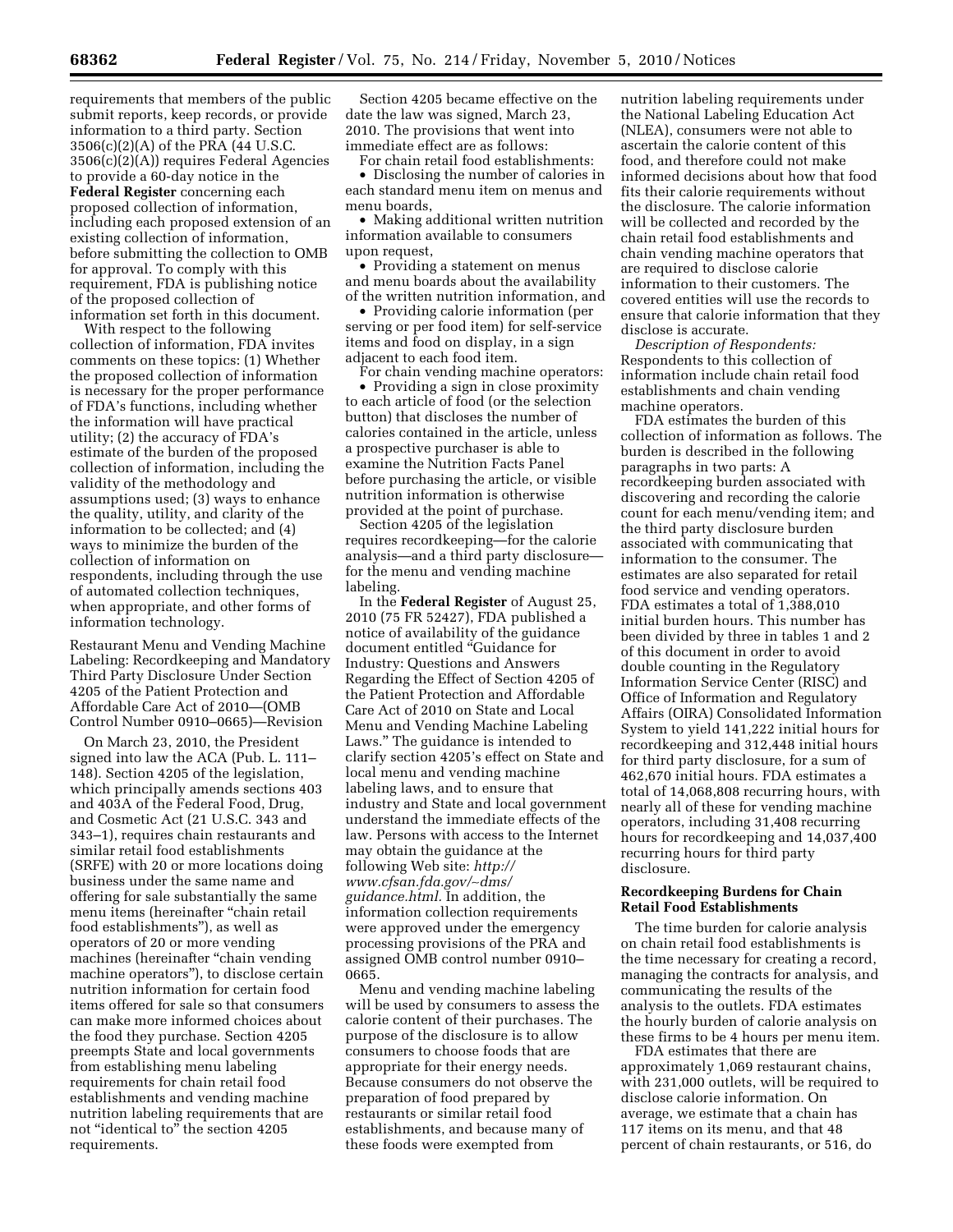not already have calorie information. The hourly burden for restaurant chains is 241,488 hours (=  $516$  chains  $\times$  117 items/chain × 4 hours/item).

FDA estimates that there are 570 covered grocery and convenience store chains with an average of 40 standard menu items per chain. The hourly burden for grocery store chains is 91,200 hours (= 570 chains  $\times$  40 items/chain  $\times$ 4 hours/item).

FDA estimates that there are 420 other chains that will be covered by the proposed rule. With 40 menu items on average, the number of hours required to deal with calorie analysis at these other

chains is 67,200 hours (= 420 chains  $\times$ 40 items/chain  $\times$  4 hours/item).

FDA has estimated that each of the 1,506 covered chains, on average, introduces new items or reformulates existing items 4 times per year. The recurring hourly burden of recordkeeping for new items, as displayed in the sixth row of table 1 of this document, is  $24,096$  hours (=  $1,506$ )  $chains \times 4$  items/ $chain \times 4$  hours/item).

FDA estimates that 30 chains will become newly covered under the requirements of the proposed rule each year. With an average number of menu items of 60 per chain, this would result in approximately 7,200 hours (= 30

 $chains \times 60$  items/ $chain \times 4$  hours/item). This amount is displayed in the seventh row of table 1 of this document.

The final column of table 1of this document gives the estimated capital costs associated with calorie and nutrition analysis. These are the costs of acquiring nutrition analyses. FDA has estimated that the average cost of a full analysis is \$269 per menu item. These costs are calculated by multiplying this per item cost by the number of items in column three multiplied by the number of recordkeepers in column two.

FDA estimates the burden of this collection of information as follows:

|  | Table 1—Estimated Annual Recordkeeping Burden: Calorie Analysis and Recording $^{\rm 1}$ |
|--|------------------------------------------------------------------------------------------|
|--|------------------------------------------------------------------------------------------|

| Type of respondent                            | Number of<br>recordkeepers | Annual fre-<br>quency per<br>recordkeeper | Total annual<br>records              | Hours per<br>record | <b>Total hours</b>                    | Total capital<br>costs                                      |
|-----------------------------------------------|----------------------------|-------------------------------------------|--------------------------------------|---------------------|---------------------------------------|-------------------------------------------------------------|
| Grocery and Convenience Store Chains          | 516<br>570<br>420<br>600   | 117<br>40<br>40<br>20                     | 60,372<br>22,800<br>16,800<br>12.000 | ◠                   | 241,488<br>91.200<br>67.200<br>24.000 | \$16.2 million<br>\$6.1 million<br>\$4.5 million<br>\$0.000 |
| Total Initial Hours<br>New/Reformulated Items | 506. ا<br>30               | 4<br>60<br>20                             | 6.024<br>1,800<br>60                 | 2                   | 423.888<br>24.096<br>7.200<br>120     | \$26.9 million<br>\$1.6 million<br>\$0.5 million<br>\$4.000 |
| Total Recurring Hours                         |                            |                                           |                                      |                     | 31,416                                |                                                             |

1 There are no operating and maintenance costs associated with this collection of information.

# **Third Party Disclosure Burdens for Chain Retail Food Establishments**

The third party reporting burden for chain retail food establishments is the time necessary to display calorie information on menus, menu boards, displayed food and other required locations. In practice, this is the time necessary to change out redesigned menu boards, FDA estimates 2 hours of time per menu board change.

FDA estimates that limited service restaurant chains have an average of three menu boards or displays per establishment. With 135,705 outlets having these displays, the total hourly burden estimated for third party disclosure at restaurants is 814,230 hours (=  $135,705$  outlets  $\times$  3 displays/ outlet  $\times$  2 hours/display).

For grocery and convenience store chains, FDA estimates an average of 1 major menu board or display per

establishment. With 41,945 outlets, the total hourly burden is 83,890 hours (= 41,945 outlets  $\times$  1 displays/outlet  $\times$  2 hours/display).

For other covered chains, FDA estimates 33,114 covered outlets, each with an average of one major display or menu board. At 4 hours per disclosure, FDA estimates an hourly burden of 66,228 hours (= 33,114 outlets  $\times$  1 displays/outlet  $\times$  2 hours/display).

The most inexpensive technology available to vending machine operators for disclosing calorie content is using stickers. Because these do not require any initial investment and because they are not durable, all burden and costs will be on a recurring basis.

#### **Recurring Disclosure Burdens for Chain Retail Food Establishments**

FDA estimates that the annual number of newly covered chains will be

30. At 20 establishments per chain, there will be 600 establishments at newly covered chains each year that will need to disclose calorie content. Taking an average number of displays equal to 2, the total hourly burden for disclosure due to newly covered chains is 2,400 hours (= 600 outlets  $\times$  2 displays/outlet  $\times$  2 hours/display).

The final column of table 2 of this document gives the estimated capital costs associated with third party disclosure. These are the costs of acquiring new menu boards or displays. FDA has estimated that the average cost of menu board to be \$550. These costs are calculated by multiplying this per menu board cost by the frequency of disclosures in column three multiplied by the number of respondents in column two.

# TABLE 2—ESTIMATED ANNUAL THIRD PARTY DISCLOSURE BURDEN: CALORIE CONTENT 1

| Type of respondent                   | Number of<br>respondents | Annual<br>frequency per<br>disclosure | Total annual<br>disclosures | Hours per<br>disclosure | Total hours       |
|--------------------------------------|--------------------------|---------------------------------------|-----------------------------|-------------------------|-------------------|
| Grocery and Convenience Store Chains | 135,705<br>41.945        |                                       | 407.115<br>41.945           |                         | 814,230<br>83,890 |